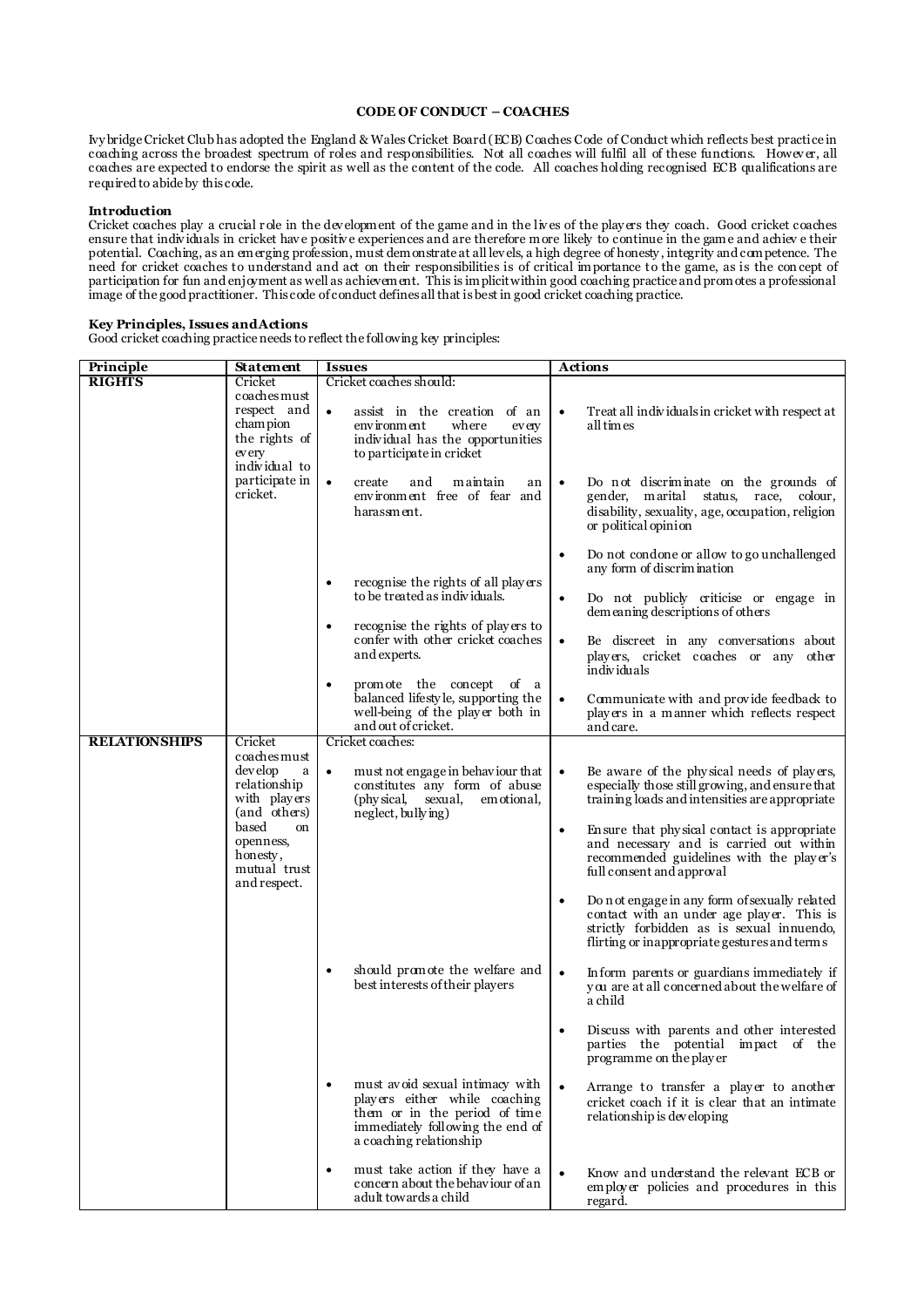|                                         |                                                                                                                                                                                                          |                                                                                                                                                                                                   | Follow the reporting procedures laid down by<br>٠<br>your ECB or employer if you have a concern<br>- non-action is unacceptable                                                      |
|-----------------------------------------|----------------------------------------------------------------------------------------------------------------------------------------------------------------------------------------------------------|---------------------------------------------------------------------------------------------------------------------------------------------------------------------------------------------------|--------------------------------------------------------------------------------------------------------------------------------------------------------------------------------------|
|                                         |                                                                                                                                                                                                          | should empower players to be<br>$\bullet$<br>responsible<br>for<br>their<br>own<br>decisions                                                                                                      | Respect players' opinions when making<br>$\bullet$<br>decisions about their participation cricket                                                                                    |
|                                         |                                                                                                                                                                                                          |                                                                                                                                                                                                   | Encourage players to take responsibility for<br>$\bullet$<br>their own development and actions.                                                                                      |
|                                         |                                                                                                                                                                                                          |                                                                                                                                                                                                   | Allow players to discuss and participate in<br>the decision making process                                                                                                           |
|                                         |                                                                                                                                                                                                          | should clarify the nature of the<br>٠<br>coaching services being offered to                                                                                                                       | Discuss and agree with players what<br>information is confidential                                                                                                                   |
|                                         |                                                                                                                                                                                                          | players                                                                                                                                                                                           | Inform players or their parents of the<br>٠<br>requirements of cricket                                                                                                               |
|                                         |                                                                                                                                                                                                          |                                                                                                                                                                                                   | Inform players or their parents of any<br>$\bullet$<br>potential costs involved in accessing the<br>coaching services on offer                                                       |
|                                         |                                                                                                                                                                                                          | should<br>communicate<br>and<br>$\bullet$<br>with<br>other<br>cooperate<br>organisations and individuals in<br>the best interests of players.                                                     | Be aware of and communicate on any conflict<br>$\bullet$<br>of interest as soon as it becomes apparent                                                                               |
|                                         |                                                                                                                                                                                                          |                                                                                                                                                                                                   | Do not work with any other cricket coach's<br>$\bullet$<br>player without first discussing or agreeing it<br>with both the coach and the player involved                             |
|                                         |                                                                                                                                                                                                          |                                                                                                                                                                                                   | Identify and agree with players which other<br>٠<br>experts or organisations<br>could<br>offer<br>appropriate services.                                                              |
| <b>RESPONSIBILITIES</b>                 | Cricket                                                                                                                                                                                                  | Cricket coaches:                                                                                                                                                                                  |                                                                                                                                                                                      |
| <b>PERSONAL</b><br><b>STANDARDS</b>     | coaches must<br>demonstrate                                                                                                                                                                              | fair,<br>honest and<br>must be<br>$\bullet$                                                                                                                                                       | Operate within the laws and spirit of cricket<br>$\bullet$                                                                                                                           |
|                                         | proper                                                                                                                                                                                                   | considerate to players and others                                                                                                                                                                 |                                                                                                                                                                                      |
|                                         | personal<br>behaviour<br>and conduct<br>at all time                                                                                                                                                      | in cricket                                                                                                                                                                                        | Educate players on issues relating to the use<br>$\bullet$<br>of performance enhancing drugs in cricket<br>and cooperate fully with UK Sport and ECB<br>policies                     |
|                                         |                                                                                                                                                                                                          | should project and image of<br>health, cleanliness and functional<br>efficiency<br>must be positive role models for<br>$\bullet$<br>play ers at all times                                         | Maintain the same level of interest and<br>$\bullet$<br>support when a player is sick or injured                                                                                     |
|                                         |                                                                                                                                                                                                          |                                                                                                                                                                                                   | Display high standards in use of language,<br>$\bullet$<br>manner, punctuality,<br>preparation<br>and<br>presentation                                                                |
|                                         |                                                                                                                                                                                                          |                                                                                                                                                                                                   | Encourage players to display the same<br>٠<br>qualities                                                                                                                              |
|                                         |                                                                                                                                                                                                          |                                                                                                                                                                                                   | Do not smoke, drink alcohol or use<br>$\bullet$<br>recreational drugs before or while coaching.<br>This reflects a negative image and could<br>compromise the safety of your players |
|                                         |                                                                                                                                                                                                          |                                                                                                                                                                                                   | Display control, respect, dignity<br>and<br>٠<br>professionalism to all involved in cricket.                                                                                         |
| <b>RESPONSIBILITES</b>                  | To maximise                                                                                                                                                                                              | Cricket coaches will:                                                                                                                                                                             |                                                                                                                                                                                      |
| <b>PROFESSIONAL</b><br><b>STANDARDS</b> | benefits and<br>minimise the<br>risks<br>to<br>players,<br>cricket<br>coaches must<br>attain a high<br>level<br>οf<br>competence<br>through<br>qualifications<br>and<br>a<br>commitment<br>ongoing<br>to | ensure that the environment is as<br>$\bullet$<br>safe as possible, taking into<br>account and minimising possible<br>risks<br>promote the execution of safe and<br>$\bullet$<br>correct practice | Follow the guidelines of your ECB or<br>employer                                                                                                                                     |
|                                         |                                                                                                                                                                                                          |                                                                                                                                                                                                   | Only allow participation if there is no risk to<br>$\bullet$<br>the player                                                                                                           |
|                                         |                                                                                                                                                                                                          |                                                                                                                                                                                                   | Plan all sessions so they meet the needs of<br>$\bullet$<br>the players and are progressive and<br>appropriate                                                                       |
|                                         |                                                                                                                                                                                                          | professional and accept<br>$\bullet$<br>be<br>responsibility for their actions                                                                                                                    | Maintain appropriate records of your players<br>٠                                                                                                                                    |